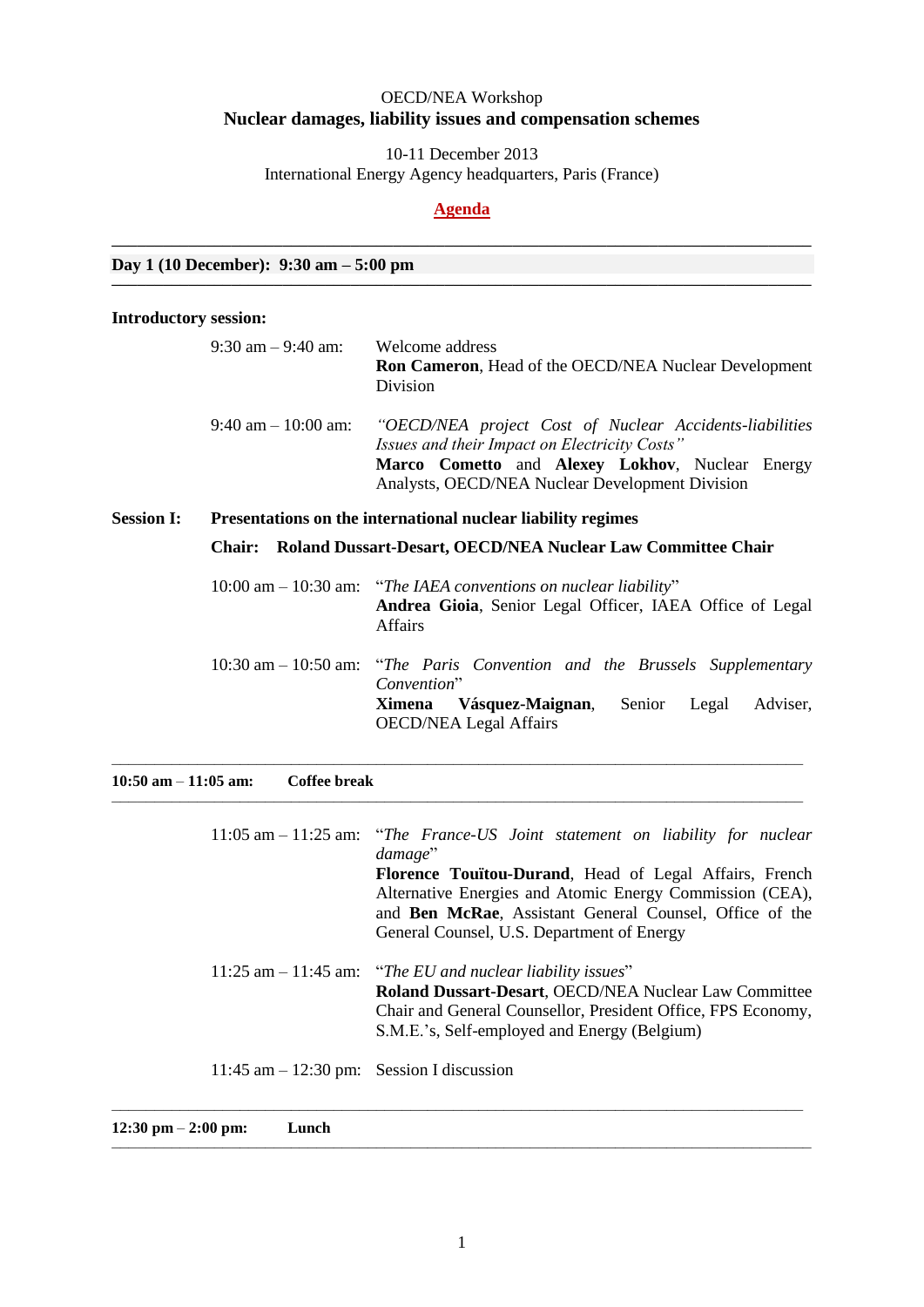| <b>Session II:</b> | <b>Presentations on selected regimes</b>                          |                                                                                                                                                                    |  |  |  |
|--------------------|-------------------------------------------------------------------|--------------------------------------------------------------------------------------------------------------------------------------------------------------------|--|--|--|
|                    | Stephen G. Burns, Head of OECD/NEA Legal Affairs<br><b>Chair:</b> |                                                                                                                                                                    |  |  |  |
|                    | $2:00 \text{ pm} - 2:45 \text{ pm}$                               | "The Price Anderson Act and the Three Mile Island accident"<br><b>Tyson R. Smith, Partner, Winston &amp; Strawn LLP (U.S.A.)</b>                                   |  |  |  |
|                    | $2:45$ pm $-3:05$ pm:                                             | "Strengthening the Canadian nuclear liability legislation"<br>Jacques Lavoie, Senior General Counsel, Legal Services,<br><b>Canadian Nuclear Safety Commission</b> |  |  |  |

–––––––––––––––––––––––––––––––––––––––––––––––––––––––––––––––––––––––––––––––––

| $3:05$ pm $-3:20$ pm:<br>Coffee break |                                                                                                                                                                                                                                                                            |
|---------------------------------------|----------------------------------------------------------------------------------------------------------------------------------------------------------------------------------------------------------------------------------------------------------------------------|
| $3:20 \text{ pm} - 3:50 \text{ pm}$   | "Global Marine Environment Protection (GMEP) Initiative:<br>G20 Response to the oil spill accident at Deepwater Horizon<br>platform in the Gulf of Mexico"<br>Anna Eliseeva, Consultant, OECD Sherpa Office, G20 Global<br>Marine Environment Protection (GMEP) Initiative |
| $3:50 \text{ pm} - 4:20 \text{ pm}$   | "Petro-chemical industry perspective"<br><b>Sophie Musso, Legal Counsel, TOTAL (France)</b>                                                                                                                                                                                |
| $4:20 \text{ pm} - 5:00 \text{ pm}$   | Session II discussion                                                                                                                                                                                                                                                      |
| $5:30$ pm $- 7:00$ pm:<br>Cocktail    |                                                                                                                                                                                                                                                                            |

### **Day 2 (11 December): 9:30 am – 5:45 pm**

## **Session III: Insurance and alternative forms of financial securities**

## **Chair: Eero Holma, Managing Director, Nordic Nuclear Insurers**

–––––––––––––––––––––––––––––––––––––––––––––––––––––––––––––––––––––––––––––––––

–––––––––––––––––––––––––––––––––––––––––––––––––––––––––––––––––––––––––––––––––

**––––––––––––––––––––––––––––––––––––––––––––––––––––––––––––––––––––––––––––––––––**

**––––––––––––––––––––––––––––––––––––––––––––––––––––––––––––––––––––––––––––––––––**

| 09:30 am $-$ 10:15 am: "General presentation on insurance"<br>Sebastiaan Reitsma, Senior Nuclear Insurance Expert, Swiss<br>Reinsurance Company & Nuclear Risk Insurers Ltd.    |  |  |  |  |
|---------------------------------------------------------------------------------------------------------------------------------------------------------------------------------|--|--|--|--|
| $10:15$ am $-10:45$ am: "Mutual insurance mechanism: an operator's perspective"<br>Risto Siilos, SVP Corporate Resources, Deputy CEO,<br>Teollisuuden Voima Oyj (TVO) (Finland) |  |  |  |  |

| $10:45$ am $-11:00$ am:<br>Coffee break |  |  |  |  |
|-----------------------------------------|--|--|--|--|
|-----------------------------------------|--|--|--|--|

11:00 am – 11:30 am: "*Operators' pooling arrangement: a national and international perspective*" **Norbert Pelzer**, Consultant, University of Göttingen (Germany)